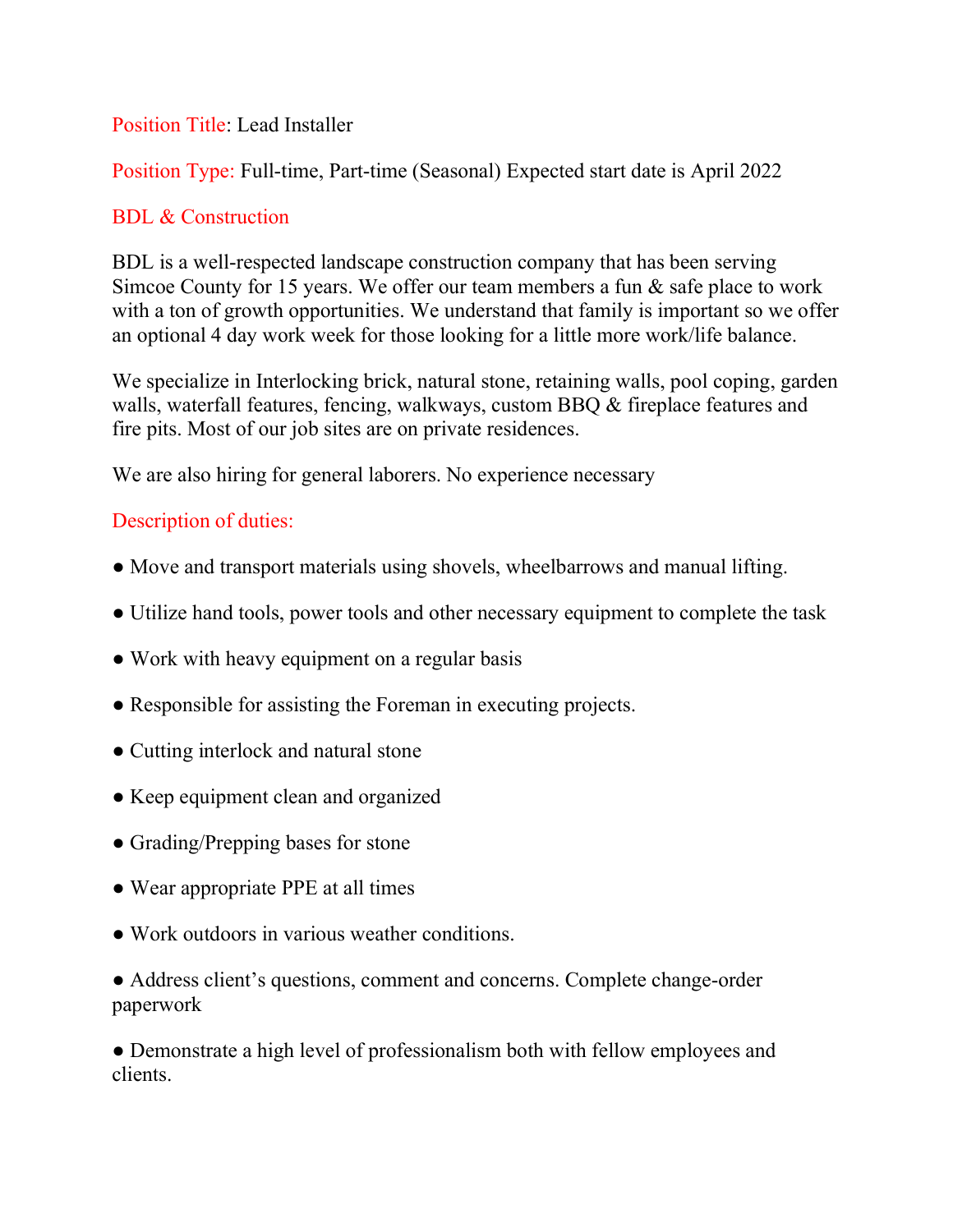## Qualifications:

- Minimum 2 year experience in this or related field
- Skid steer & Excavator experience an asset
- Driver's License or reliable transportation to and from Job Site
- Strong verbal communication skills

● Proficient with measurements, elevations, and grades. Including using laser levelling equipment

- Ability to lift, carry and place items 50+ lbs. Excellent stamina is required.
- Ability to bend, crouch, kneel & stand for extended periods

● Thrives in a fast paced work environment while maintaining focus and a positive attitude

- Ability to work well and efficiently unsupervised
- Strong work ethic and are able to manage time to effectively meet deadlines

#### COMPENSATION:

\$22-\$28. Will be based on your experience & output. Evaluation after 2 weeks for possible wage increase.